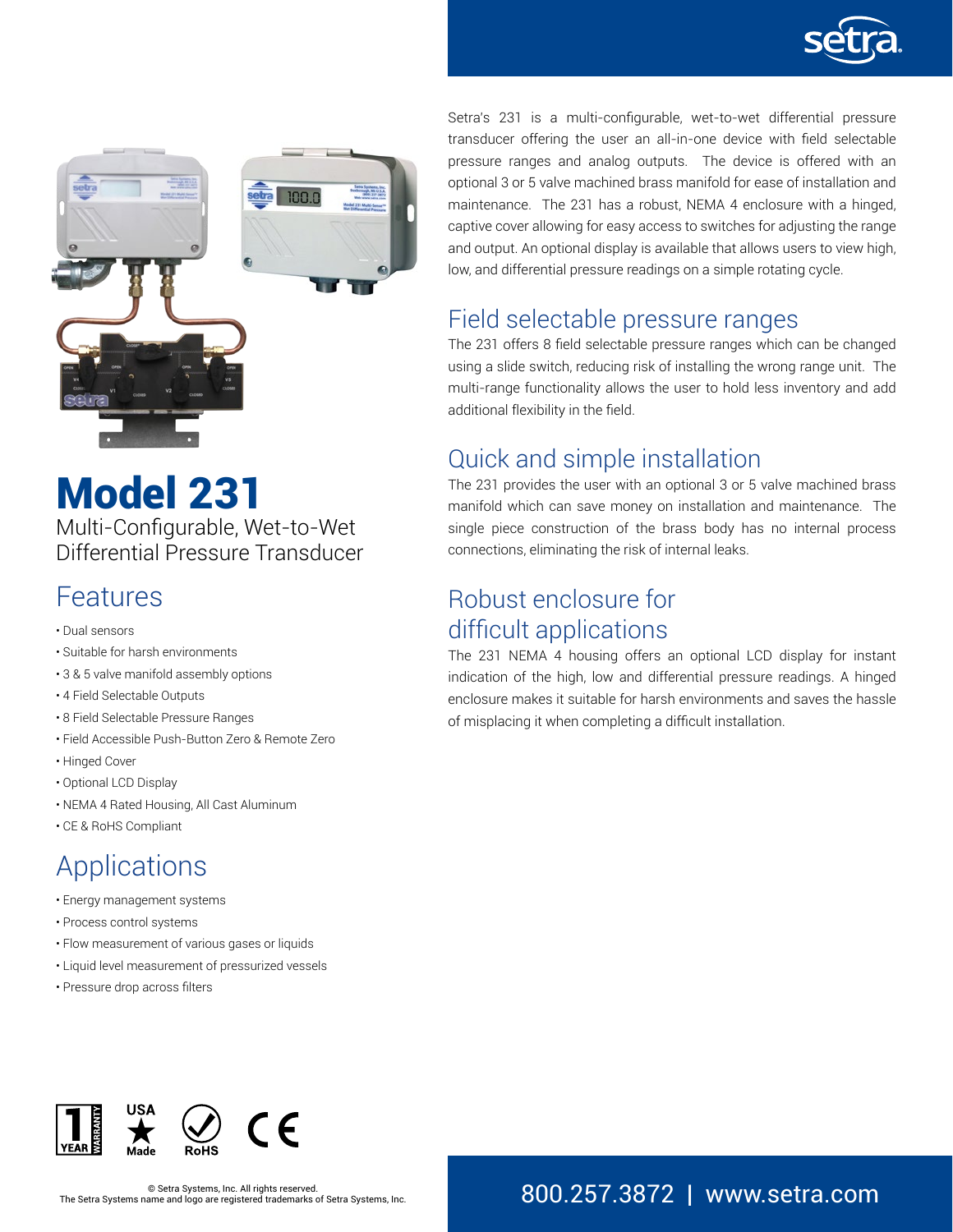

#### Electrical data (voltage)

| Circuit                     | 3-Wire                                                                   |
|-----------------------------|--------------------------------------------------------------------------|
| <b>Excitation</b>           | 15 to 30 VDC/18 to 30 VAC (Reverse Excitation Protected)                 |
| Output <sup>1</sup>         | 0 to 5 VDC, 0 to 10 VDC, 1 to 5 VDC                                      |
| Output impedance            | $30\Omega$                                                               |
| <b>Circuit consumption</b>  | 8 mA (typ.) at 5 VDC, 8 mA (typ) at 10 VDC,<br>40 mA (typ.) at 18-30 VAC |
| Electrical data (current)   |                                                                          |
| Circuit                     | 2-wire (reverse excitation protected)                                    |
| Output <sup>2</sup>         | 4 to 20 mA                                                               |
| <b>External load</b>        | 0 to 250 $\Omega$                                                        |
| Min. supply voltage         | 15 VDC + 0.02 x (resistance of receiver plus line)                       |
| Max. supply voltage         | 30 VDC + 0.004 x (resistance of receiver plus line)                      |
| <b>Physical description</b> |                                                                          |
| <b>Caco</b>                 | Die eset aluminum nowder costed                                          |

#### Performance data

| Accuracy RSS <sup>4</sup> (at constant temp.) |            |  |  |  |
|-----------------------------------------------|------------|--|--|--|
| Pressure ranges A, B, C:                      | $±1.0%$ FS |  |  |  |
| Pressure ranges D:                            | $+2.0%$ FS |  |  |  |

#### Pressure ranges (PSID)

| Range code      | A   | в   | с  | D  | Max. line<br>pressure |
|-----------------|-----|-----|----|----|-----------------------|
| MS1             | 50  | 25  | 10 | 5  | 50                    |
| MS <sub>2</sub> | 100 | 50  | 20 | 10 | 100                   |
| MS3             | 250 | 125 | 50 | 25 | 250                   |

#### Pressure media

Liquids or Gases Compatible with 17-4 PH Stainless Steel Note: Hydrogen not recommended for use with 17-4 PH stainless steel

#### Thermal effects<sup>5</sup>

| Compensated range °F (°C)        | $+32$ to $+130$ (0 to $+54$ )                                                            |
|----------------------------------|------------------------------------------------------------------------------------------|
| Zero/Span Shift %FS/100°F (50°C) | 2.0(1.8)                                                                                 |
| Warm-up shift                    | $< 0.12%$ FS                                                                             |
| Surge damping                    | 1 to 5 sec. (selectable)                                                                 |
| Proof pressure                   | 2 x Full Scale                                                                           |
| Burst pressure                   | 15 x Full Scale (50 PSI),<br>10 x Full Scale (75 x 150 PSI),<br>8 x Full Scale (250 PSI) |

| Case                         | Die cast aluminum, powder coated    |
|------------------------------|-------------------------------------|
| <b>Pressure fittings</b>     | 1/8-18 NPT internal                 |
| <b>Electrical connection</b> | 1/2 in. conduit                     |
| <b>Size</b>                  | 4.0 x 6 x 2 in. (102 x 152 x 51 mm) |
| Weight                       | 1.5 <sub>lb</sub>                   |
| <b>Sensor vacity volume</b>  | $0.2$ cc                            |

#### Environmental data

| Operating <sup>3</sup> temperature °F (°C) | $-4$ to $+185$ ( $-20$ to $-85$ ) |
|--------------------------------------------|-----------------------------------|
| Storage temperature °F (°C)                | $-4$ to $+185$ ( $-20$ to $+85$ ) |
| Vibration                                  | 10g from 50Hz to 2000 Hz          |
| Shock                                      | 200a                              |

<sup>1</sup> Calibrated into a 50K ohm load, operable into a 5000 ohm load or greater.<br><sup>2</sup> Calibrated at factory with a 24 VDC loop supply voltage and a 250 ohm load.<br><sup>2</sup> Operating temperature limits of the electronics only. Pressu

Specifications subject to change without notice.

# Ordering information

#### Example part number: 231GMS12FD;

*Model 231, 5 PSID up to 50 PSID, 1/8" NPT Int. fitting, and LCD display:*



| [1]                   | [2]                               |                       |                           | $[3]$                      |                                                       |  | [4]            |             |
|-----------------------|-----------------------------------|-----------------------|---------------------------|----------------------------|-------------------------------------------------------|--|----------------|-------------|
| Model                 | Range specifications <sup>1</sup> |                       |                           | <b>Pressure connection</b> |                                                       |  | <b>Display</b> |             |
| <b>231G</b> Model 231 |                                   | Unidirectional        | Bidirectional             | 2F                         | 1/8-18 NPT female (standard) sensor (conduit version) |  | N              | No display  |
|                       | MS1                               | 5.10, 25, 50 PSID     | $±5, ±10, ±25, ±50$ PSID  | 3V                         | 3-V manifold assembled w/ Model 231                   |  |                | LCD display |
|                       | MS <sub>2</sub>                   | 10, 20, 50, 100 PSID  | ±10, ±20, ±50, ±100 PSID  | 5٧                         | 5-V manifold assembled w/ Model 231                   |  |                |             |
|                       | MS3                               | 25, 50, 125, 250 PSID | ±25, ±50, ±125, ±250 PSID |                            |                                                       |  |                |             |

<sup>1</sup> Maximum line pressure is maximum range of pressure ordered.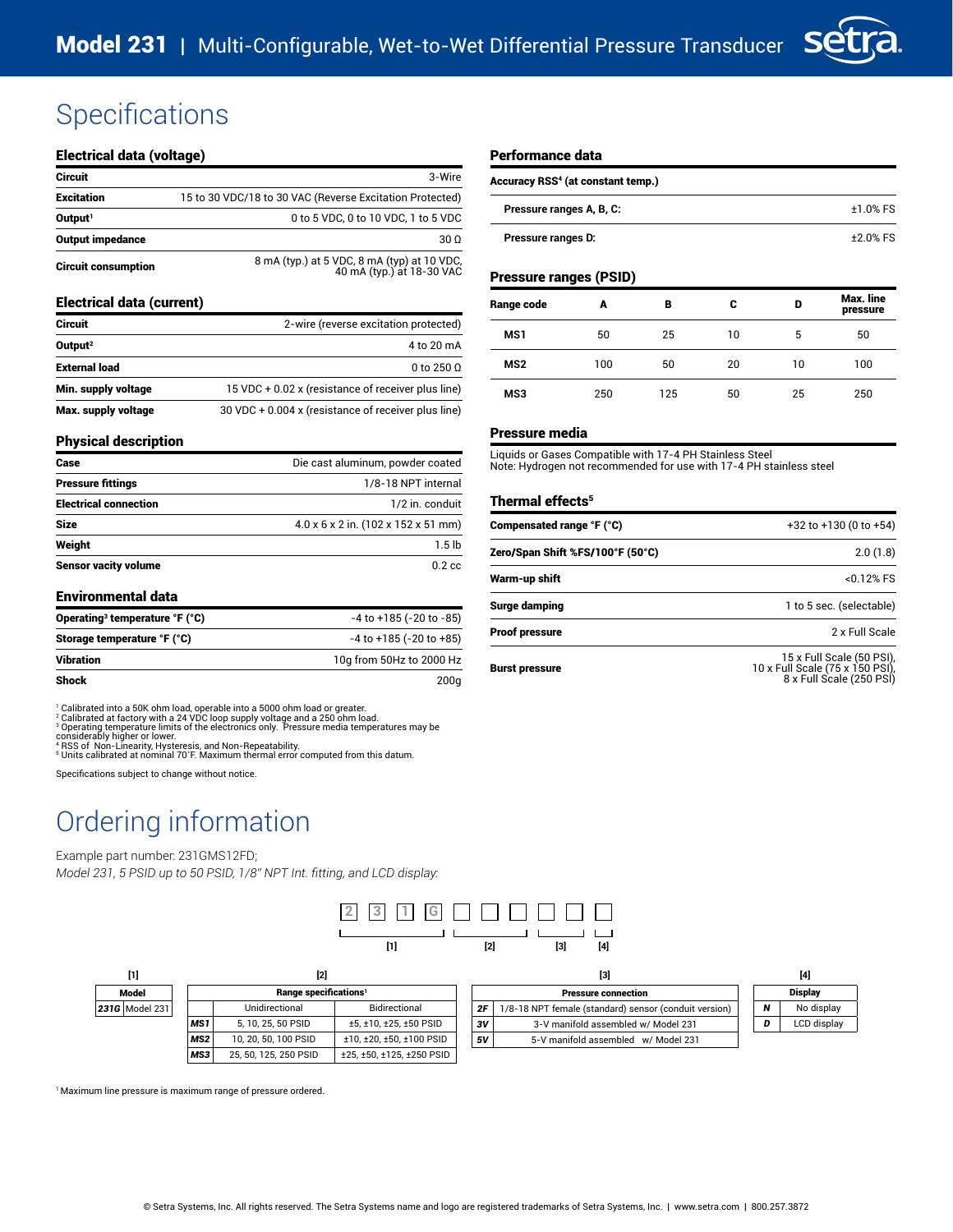



# Dimensions - 3 valve manifold assembly

Manifold Block Brass<br>Valves (3) V1 for

V1 for connection to +port V2 for connection to -port V3 for equalizing pressure<br>Valve type 90 Degree On/Off Value type the control of the 90 Degree On/Off Process Connections 1/4" -18 NPT Internal Thread





# Dimensions - 5 valve manifold assembly

Manifold Block Brass<br>Valves (5) V1 for

- V1 for connection to ±port V2 for connection to -port V3 for equalizing pressure
- V4 for connection to external gauge or alternate plumbing configuration

V5 for connection to external gauge or alternate plumbing configuration Valve Type 90 Degree On/Off

Process Connection 1/4 "-18 NPT Internal Thread





inches (mm)